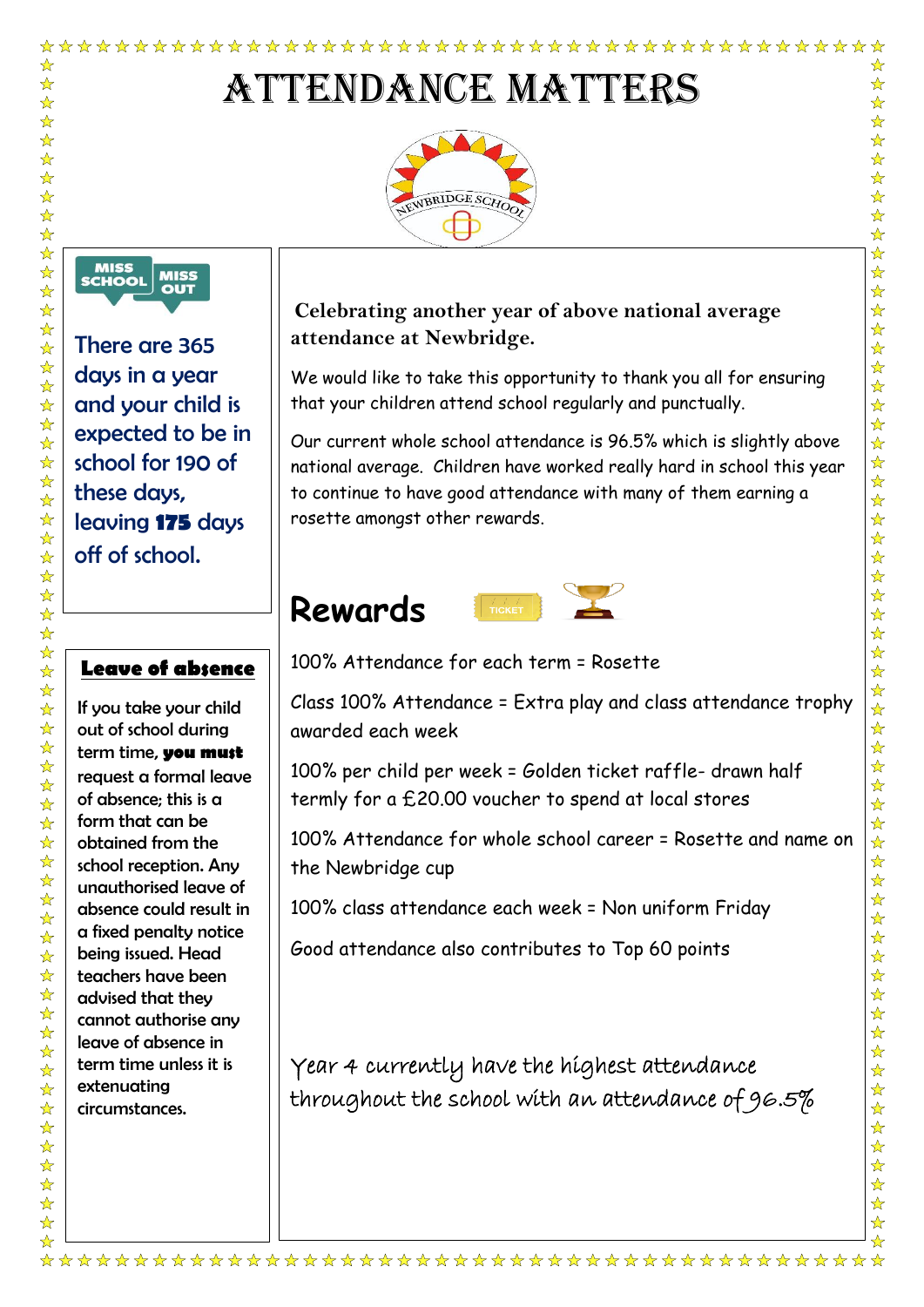|                                                                                                                                                                                                                                                                                                                                                                                                                                                                                                        | ☆                                                                                                                                                                              |
|--------------------------------------------------------------------------------------------------------------------------------------------------------------------------------------------------------------------------------------------------------------------------------------------------------------------------------------------------------------------------------------------------------------------------------------------------------------------------------------------------------|--------------------------------------------------------------------------------------------------------------------------------------------------------------------------------|
| Safeguarding                                                                                                                                                                                                                                                                                                                                                                                                                                                                                           | ☆<br>$\frac{1}{\sqrt{2}}$<br>$\frac{1}{\mathcal{N}}$                                                                                                                           |
| To ensure the safety of your child, it is important that school knows where your child is if they are<br>not in school. Please make sure that you report your child absent by contacting the school office<br>early on the first day of absence.                                                                                                                                                                                                                                                       | $\frac{1}{\mathcal{N}}$<br>$\frac{1}{\mathbf{k}^{\prime}}$<br>☆<br>$\frac{1}{\sqrt{2}}$<br>$\frac{1}{\sqrt{2}}$                                                                |
| It is extremely important that we have <u>at least two contacts</u> in case of an emergency. Please make<br>sure you have returned contact forms to the office and keep us updated of any changes. We have had $\frac{1}{\sqrt{2}}$<br>incidents this year where children have been unwell or not collected on time at the end of the day and $\star$<br>we have been unable to contact parents.                                                                                                       | $\frac{1}{\mathcal{N}}$<br>☆<br>☆                                                                                                                                              |
| If we do not have an explanation as to why your child is absent and no contact has been made for<br>more than 3 days, a home visit will be made by the Attendance Officer and Family safeguarding lead<br>in order to obtain your child's whereabouts. If we are still unable to obtain the location of your child,<br>then we will have no alternative but to contact the local authority to report your child missing from<br>education; it may also be necessary to make a referral to social care. | $\frac{1}{\mathbf{k}^2}$<br>$\frac{1}{\mathcal{N}}$<br>$\frac{1}{2}$<br>☆<br>卒<br>$\frac{1}{\sqrt{2}}$<br>$\frac{1}{\mathcal{N}}$<br>☆<br>☆<br>☆                               |
| MISS<br><b>MISS</b><br><b>SCHOOL</b><br><b>OUT</b>                                                                                                                                                                                                                                                                                                                                                                                                                                                     | ☆<br>$\frac{1}{\sqrt{2}}$<br>☆<br>$\frac{1}{\sqrt{2}}$                                                                                                                         |
| Good school attendance is strongly linked to attainment. Everyday at school provides your child with the<br>building blocks that form their education. When days of school are missed, gaps begin to develop in their<br>learning and children begin to fall behind.                                                                                                                                                                                                                                   | ☆<br>☆<br>$\frac{1}{\mathbf{k}}$<br>$\frac{1}{\mathbf{k}^{\prime}}$                                                                                                            |
| Teach your child to be resilient.                                                                                                                                                                                                                                                                                                                                                                                                                                                                      | ☆<br>☆                                                                                                                                                                         |
| Some children may not want to come to school because of friendship issues or because they do not like a<br>particular lesson. Help your child to be resilient by talking to them about why it is important to attend<br>school and talk to school staff if you have any concerns.                                                                                                                                                                                                                      | $\frac{1}{2}$<br>$\frac{1}{\sqrt{2}}$<br>$\frac{\lambda}{\lambda}$<br>$\frac{1}{\sqrt{2}}$                                                                                     |
| Recognise genuine illness - coughs, headlice and headaches are not a reason to keep your child off of<br>school.                                                                                                                                                                                                                                                                                                                                                                                       | $\frac{\lambda}{\lambda}$<br>$\frac{1}{\sqrt{2}}$<br>$\frac{1}{\sqrt{2}}$<br>$\frac{1}{\mathbf{k}}$                                                                            |
| Top tips that could help to prevent absence                                                                                                                                                                                                                                                                                                                                                                                                                                                            | ☆<br>☆                                                                                                                                                                         |
| Talk to your child about how important it is to attend school<br>Inspire them to think about what they would like to be when they grow up and how school<br>$\bullet$<br>can help with that<br>Ask regularly about how school is going<br>$\bullet$<br>If you're unsure if your child is too ill for school, use the guidance on illness on the NHS<br>Healthier Together website -                                                                                                                    | $\frac{1}{\sqrt{2}}$<br>$\frac{1}{\sqrt{2}}$<br>冷冷<br>$\frac{1}{\mathbf{k}}$<br>$\frac{1}{N}$<br>$\frac{1}{\mathbf{k}}$<br>$\frac{1}{\mathbf{k}}$<br>$\frac{\lambda}{\lambda}$ |
| www.what0-18.nhs.uk                                                                                                                                                                                                                                                                                                                                                                                                                                                                                    | $\frac{1}{\sqrt{2}}$                                                                                                                                                           |

 **Any unauthorised leave of absence could result in a fixed penalty notice being issued. For more information, you can find our Attendance policy at:**

http://newbridgeschool.co.uk/uploads/Attendance%20policy%202016.pdf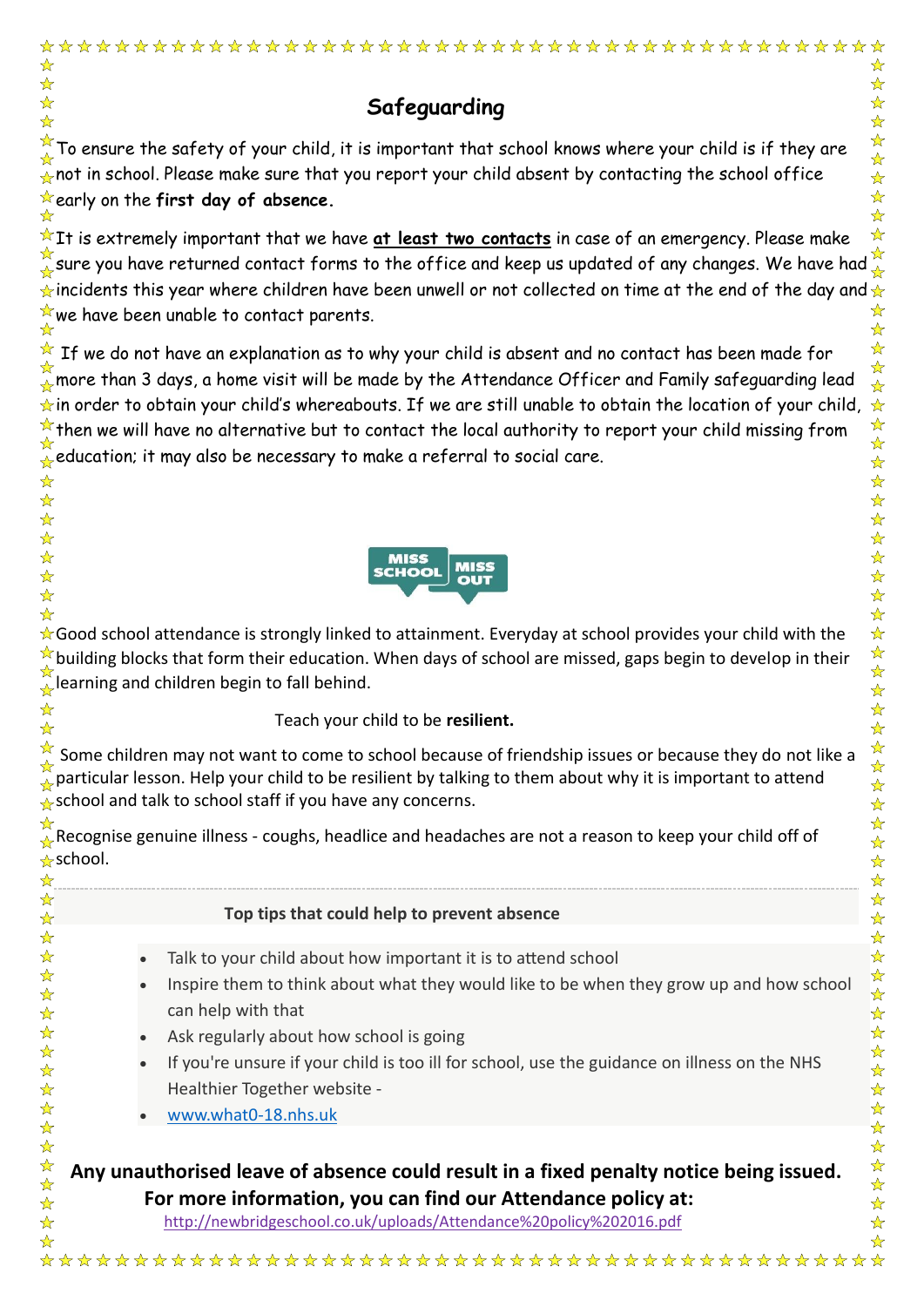

## Support for you

*At Newbridge, we care about our children and parents. If you are finding things difficult or would just like some extra support, please come and talk to a member of staff.* ☆

We have a pastoral team at Newbridge which consists of:

**Mr B Mills** Assistant Headteacher and Behaviour Manager

 **Mr J Jones** Special Educational Needs Co-ordinator

 **Mr O Greenaway** Safeguarding Lead

 **Miss K Arnett** Attendance Officer

 $\mathbf{r}$ 

 $\mathbf{\hat{x}}$  $\frac{1}{\mathbf{k}^2}$  $\frac{1}{2}$  $\frac{1}{\sqrt{2}}$  $\frac{1}{2}$ 

 $\mathbf{r}$ 

 $\frac{1}{2}$  $\frac{1}{\sqrt{2}}$  $\frac{1}{\sqrt{2}}$ 

*Staff are available for you to discuss any concerns, complete Early Help Assessments, refer you to the school nursing service or to sign post you to additional help and support. There are many organisations available in our local community covering most areas from debt advice to managing children's behaviour.*